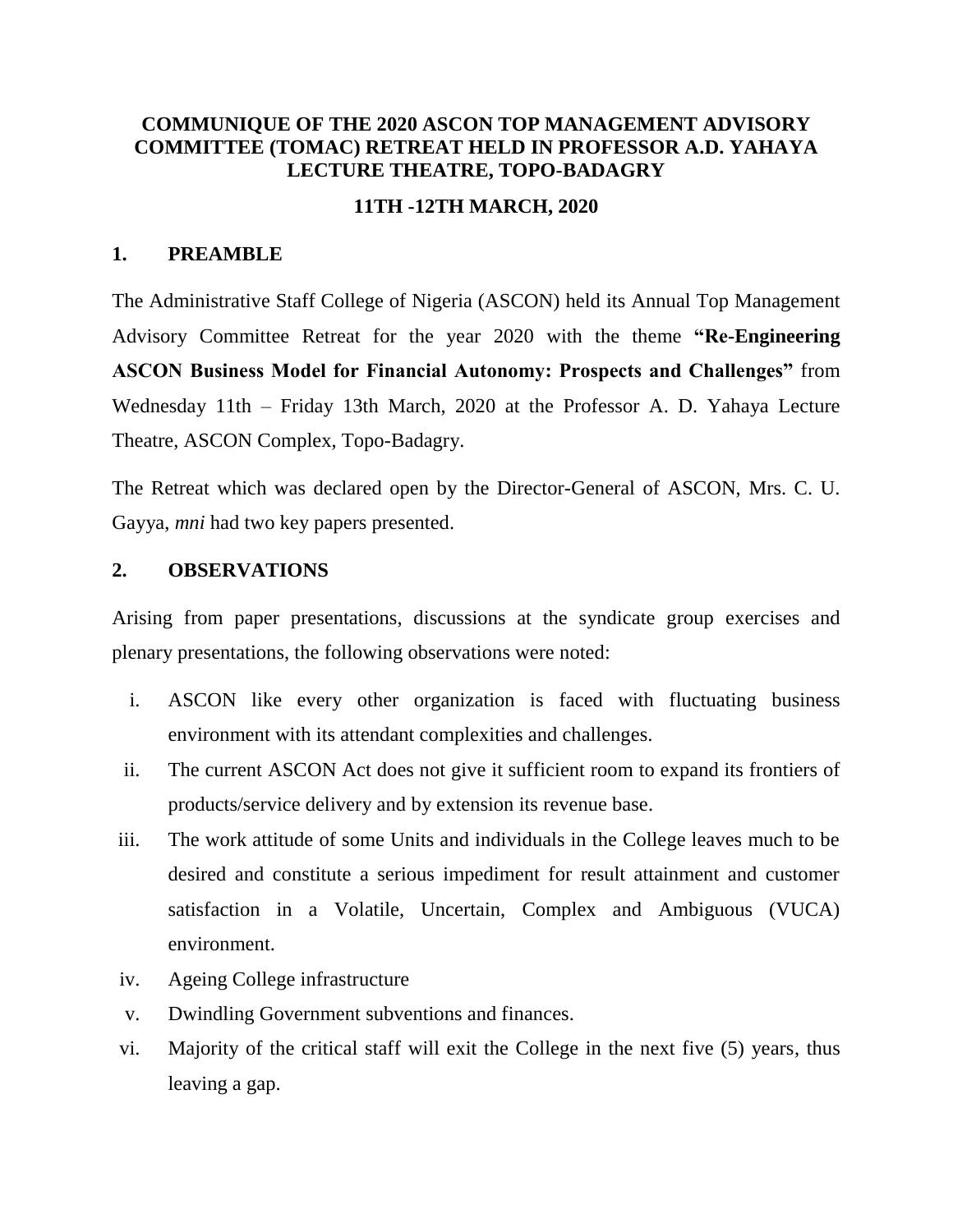- vii. Stressful and duplicated registration points and processes for participants.
- viii. Existing ASCON products can no longer meet/serve the client adequately.

## **3. RECOMMENDATIONS**

Based on the above observations, the following recommendations were made:

- **i. Act**
	- ➢ The existing ASCON Act should be reviewed to give it sufficient room to expand its frontiers of products/service delivery and by extension its revenue base.

### **ii. Finance**

- $\triangleright$  There is the urgent need to adopt a new business model.
- $\triangleright$  Arising from the dwindling subventions and finances of the College, a more sustainable financing policy for all operation will need to be put in place to increase revenue generation while reducing operational cost.

## **iii. Products/Processes**

- ➢ ASCON products and services should become market driven and being in tandem with global trends and adaptable to local peculiarities.
- ➢ The College should implement the Strategic Plan approved by the Board.
- ➢ Young and vibrant personnel with requisite skills to support innovative and creative operational environment should be brought on board to bridge the foresighted gap.
- ➢ The current process of registering participants should be harmonized and computerized for seamless data collection for all end users and reduction of stress to customers.
- ➢ The College needs to resuscitate and tap into the inherent advantages of Alumni Association.
- $\triangleright$  A special business Unit should be created to handle matters involving Corporate Communications/rebranding, quality assurance and partnerships/collaborations.